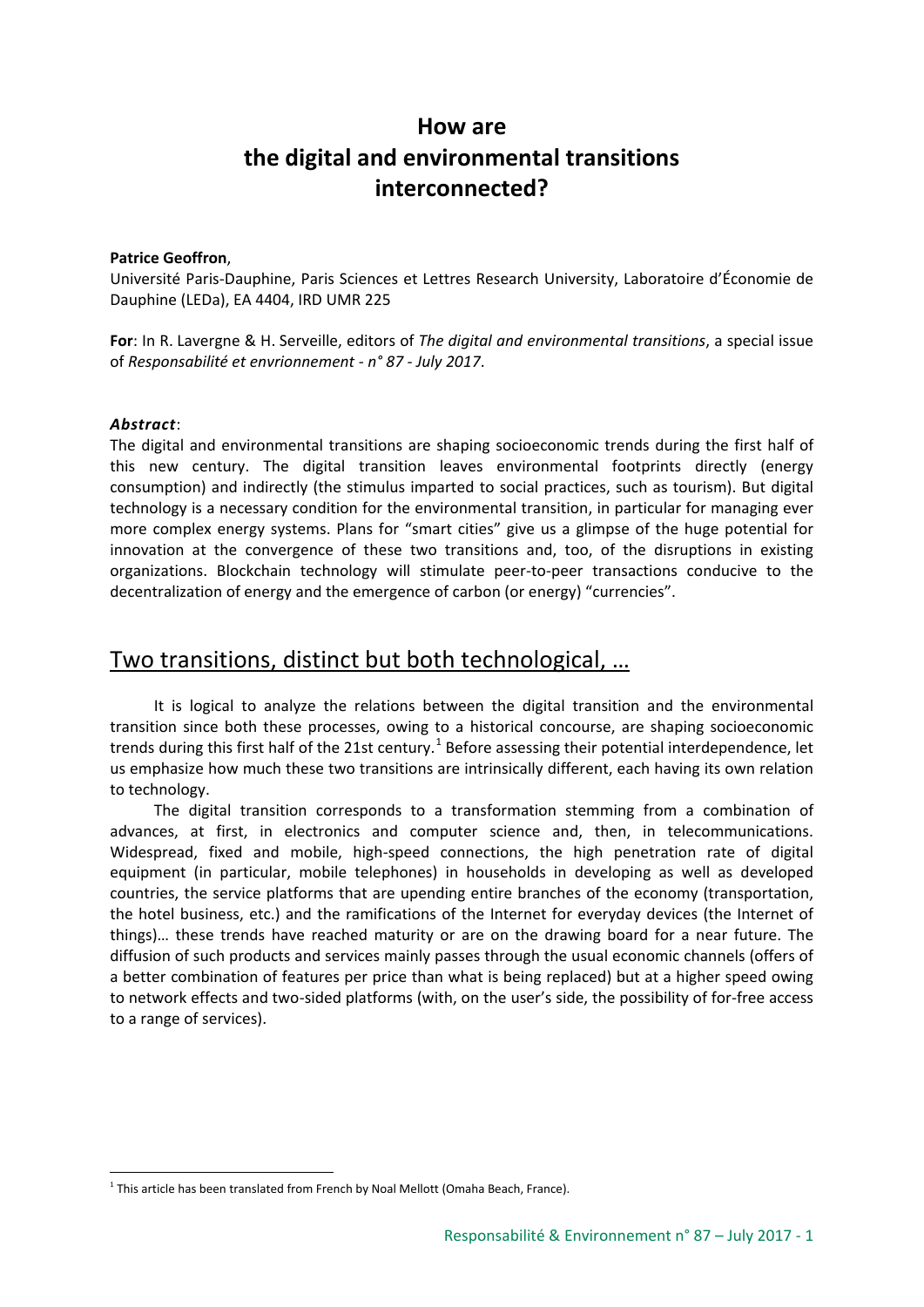The environmental transition is completely different. It is impelled not by technological progress but by the need to change our model of economic growth. This model, having reigned for two centuries now, produces an excess of negative externalites (above all greenhouse gas emissions, a deterioration of biodiversity and of the quality of air, water, etc.). Nonetheless, the "blamed" forms of technology are not obsolete: coal-fired power plants are still capable of producing electricity, combustion engines are still an efficient means of transportation, etc. But their use is not sustainable in the middle or long run, whence the need for a transition that invents environmentally friendly techniques as substitutes.

The difficulty is enormous: it is necessary to run counter to conventional economic processes — to replace techniques that, still efficient in terms of the services rendered (despite their negative externalities), rely on resources that are often available in abundance at acceptable prices. Coal, oil and gas will still be in supply beyond the end of this century. No do price trends automatically evict them from the energy mix. The objective is, therefore, to replace this technology with another that costs more and/or is less efficient, for example, due to the intermittent supply of electricity from solar or wind energy, or owing to the limited mileage range of electric vehicles. Furthermore, the new technology cannot, during a start-up phase, hold its own in the economy without support from taxes, subsidies, or regulations (incentives or restrictions).

In the fight against climate change, the environmental transition has to be made under the pressure of time, whence complicated questions related to intergenerational choices. People in the first half of the 21st century have to assume the costs of a transition for limiting the (drastic) risks that will peak for the generations living at the end of this century. Such questions do not, of course, crop up in the case of the digital transition.

#### …That do not naturally converge…

Given the sometimes disruptive implications of digital technology for the organization of society, what are its implications for the environmental transition? In the fight against climate change, will this technology make a breakthrough for meeting the target of 2°C by, we might say, exporting Moore's law to the realm of low-carbon technology? Research of this sort must not be one-sided. How does the digital transition affect the environment both directly (the energy consumed by digital equipment) and indirectly (social practices, such as tourism, fostered by digital technology)?

To be persuaded that the digital transition as such is not a cure for environmental problems, we need but notice that the acceleration in the 1990s of  $CO<sub>2</sub>$  emissions coincided with the roll-out of a "bunch of innovations" in electronics and telecommunications. We would be exaggerating, of course, to deduce that information and communications technology (henceforth ICT) has caused climate change. After all, the origin of rising greenhouse gas emissions is multifactorial: burgeoning globalization, emerging economies, ongoing population growth, etc. For all that, digital technology has not been a factor curbing the increase in such emissions.

Let us point to evidence that helps explain why the digital transition is not intrinsically environmentalist:

— The manufacturing of electronic equipment consumes not only energy but also mineral resources. A smartphone, for example, contains tin, copper, cobalt, lithium, etc. Data centers their proliferation being a good indicator of the diffusion of digital technology - account for 5% of electricity consumption worldwide, electricity mainly used by their cooling systems. However the firms in charge of server farms (GAFA in the lead: Google, Apple, Facebook, Amazon) and the suppliers of digital equipment are reacting. Their efforts to retrieve the heat, use carbon-free electricity and devise algorithms for optimizing energy efficiency are evidence of the priority they have assigned to this problem.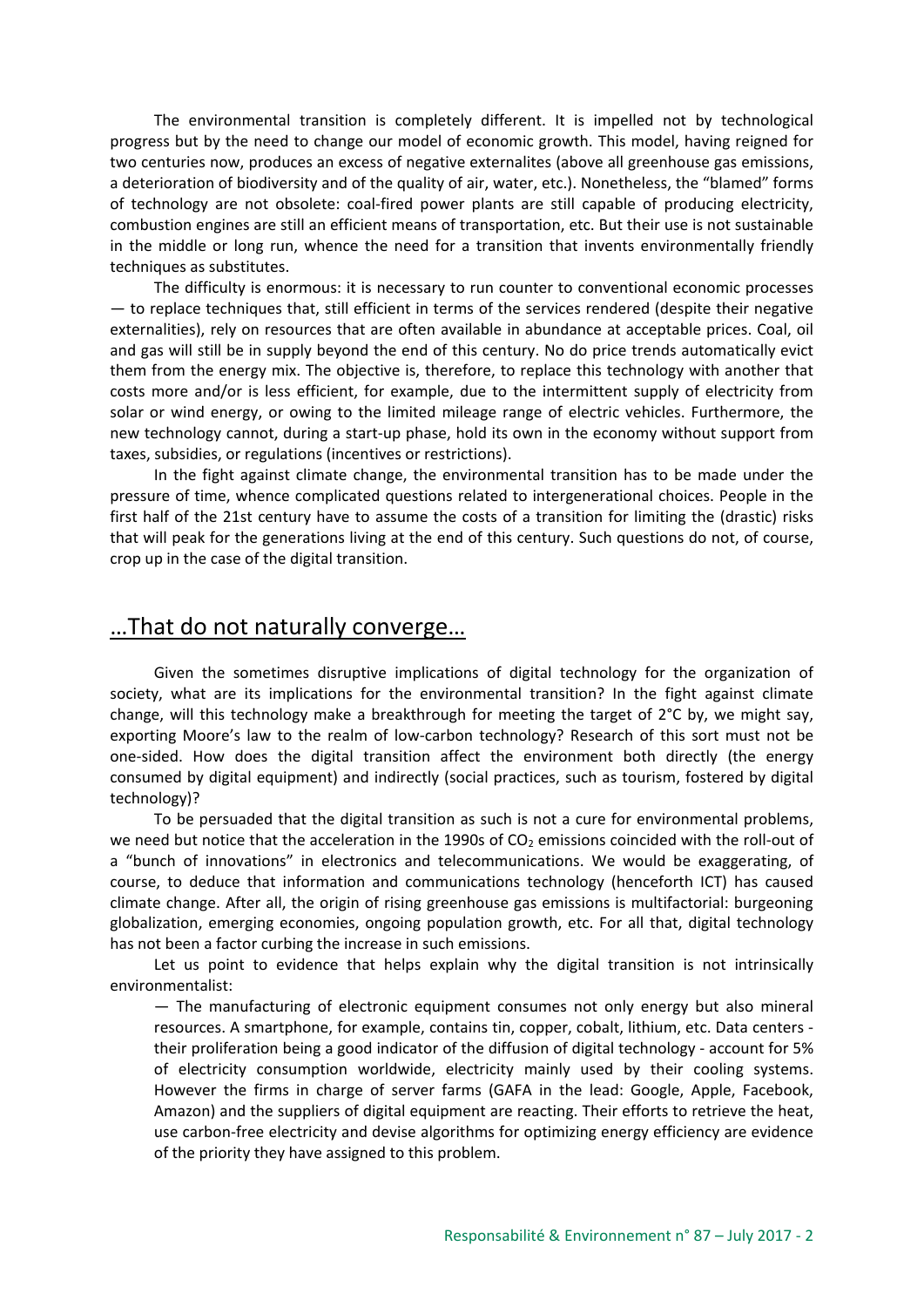— Environmental assessments of the services offered by digital platforms (even those that seem at first sight to be virtuous) contrast sharply. Car-pooling involves not only sharing rides but also transferring part of the itinerary to another mode of transportation (such as trains), whence a global effect that often turns to be negative for long-distance rides. Websites for rentals between private persons tap an un- or underused stock of housing; but they also boost tourism and, consequently, long-distance trips. Overall, the gains in energy associated with digital technology are not exempt from rebound effects.

— Digital technology is also a tool for optimization in the fossil fuel industry. In response to the falling price of oil in 2014, installations for prospecting and production have been digitized as the price of sensors has fallen; and "data analytics" is now widely used. This accounts for many of the gains in efficiency achieved by the shale gas industry in the United States. By lowering its break-even point, it has staked out a solid position for resisting the collapse in world prices (and, in turn, it has thus shored up the world price of oil).

## …But have a large zone of convergence…

Despite these reservations, there is no doubt but that the use of digital technology is a condition underlying the energy transition. Systems relying heavily on digital technology will be required to handle increasingly complex electricity grids, as decentralized means of production (wind farms, photovoltaics, biomass sources, etc.) are massively hooked up, as storage capacities are gradually enlarged, as the need for flexibility increases owing to demand, and as new uses (in particular, electric vehicles) emerge.

Nor is there any doubt but that the zone of convergence for the environmental and digital transitions will be the "smart city", where we most clearly catch sight of the synergy. This convergence is dictated by massive emigration toward urban areas: 52% of the world's population now lives in cities with a surface area covering not more than 2% of the globe. Besides, the percentage of city-dwellers might well rise to 70% by 2050. Urban areas also lead in primary energy consumption (65%) and greenhouse gas emissions (70%). In this context, various plans are being made for smart cities that, despite differences, have in common the attempt to optimize data management for the purpose of improving urban services: transportation, energy, wastes, housing, health, education, culture, etc.

A basic force driving these changes is the determination to curb the pandemic of urban pollution and prevent the thrombosis that the ongoing rural exodus could automatically cause in this 21st century. Developing "smart mobility" is the pivot of predictions. From this abundance of solutions, a city will choose an *ad hoc* local mixture with the objective of making the urban area more compact, managing traffic in real time, expanding multimodal transit systems, etc. Naturally, the place of vehicles with internal combustion engines in urban areas will come under question, as (in the relatively long term) substitutes become more widely available for the motor (electric vehicles), steerage (self-driving cars), method of appropriation (sharing, pooling) or business model (more services), etc. This change will center around players who used to be on the periphery of the automobile industry, such as GAFA, utility companies and local service groups.

Information technology will innerve the smart city through horizontal interconnections via the social media and the proliferation of new interfaces (screens and smart devices of all sorts, starting with telephones), which lend themselves to experiences of enhanced reality. Since this sort of city produces data in abundance, the conditions (open or not) for diffusing them, the ability to process them and the capacity for drawing value from them opens possibilities for new innovations, even disruptive breakthroughs as two-sided platforms (Airbnb and Uber at present) stake out "the" position of intermediary. The potential of smart cities mainly stems from digital technology (and interconnected platforms), but it will be combined with the progress being made in the construction and energy industries. Energy-plus buildings (thermal energy efficiency plus energy from renewable